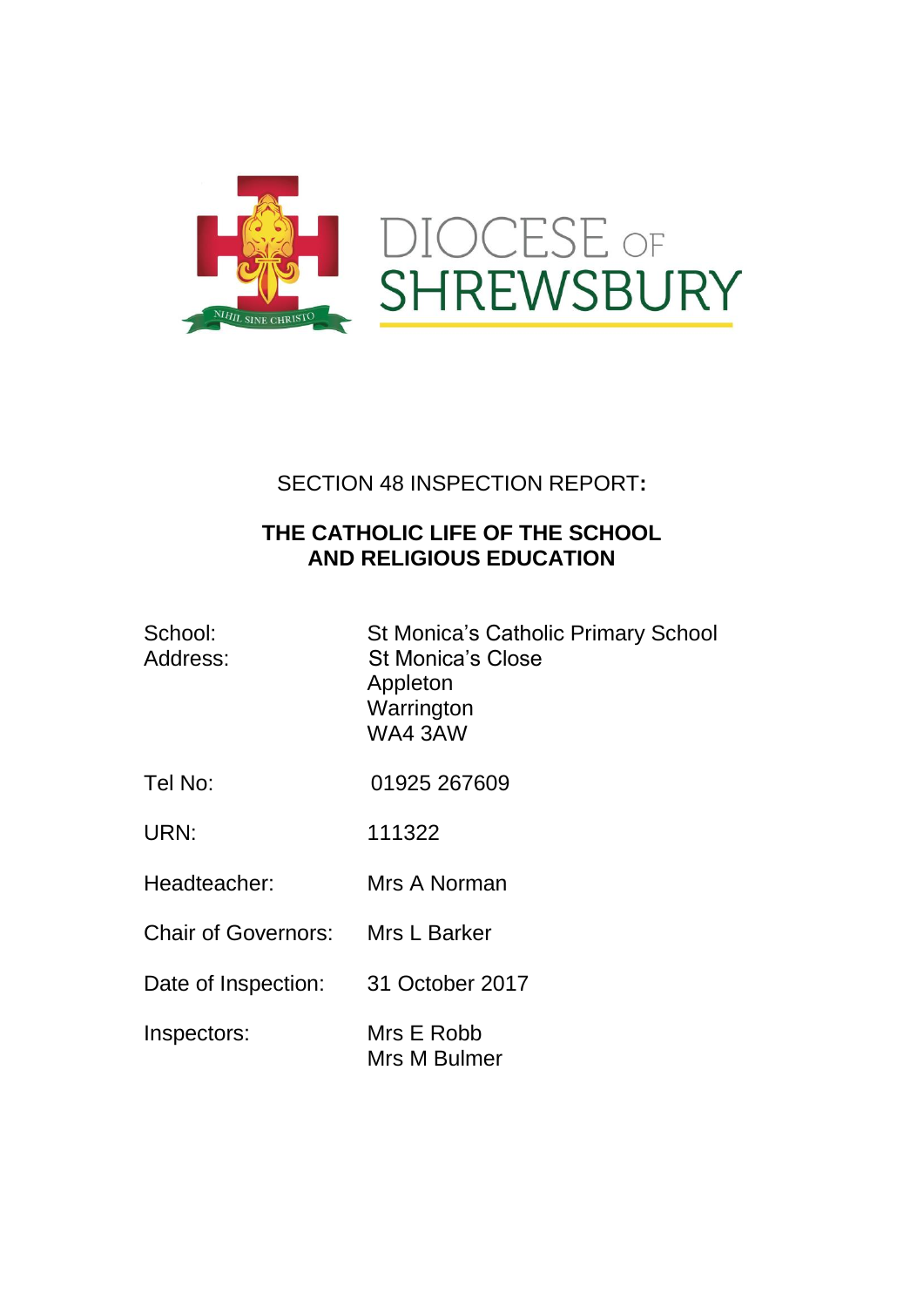#### **Vision and Mission Statements**

Loving to Learn, Learning to Love like Jesus.

The aims of the school are summed up in our acrostic prayer:

**S**hare and love one another **T**ogether work to be like Jesus

**M**ake people smile **O**nly teamwork can make dreams happen **N**ever stop trying **I**nclude everyone in all we do **Care for others around the world A**im to be the best we can be

The staff, governors and parents of the school pledge to promote the Mission of the school through our actions and prayers. Please see the Mission Pledges powerpoint on the web site.



St. Monica pray for us.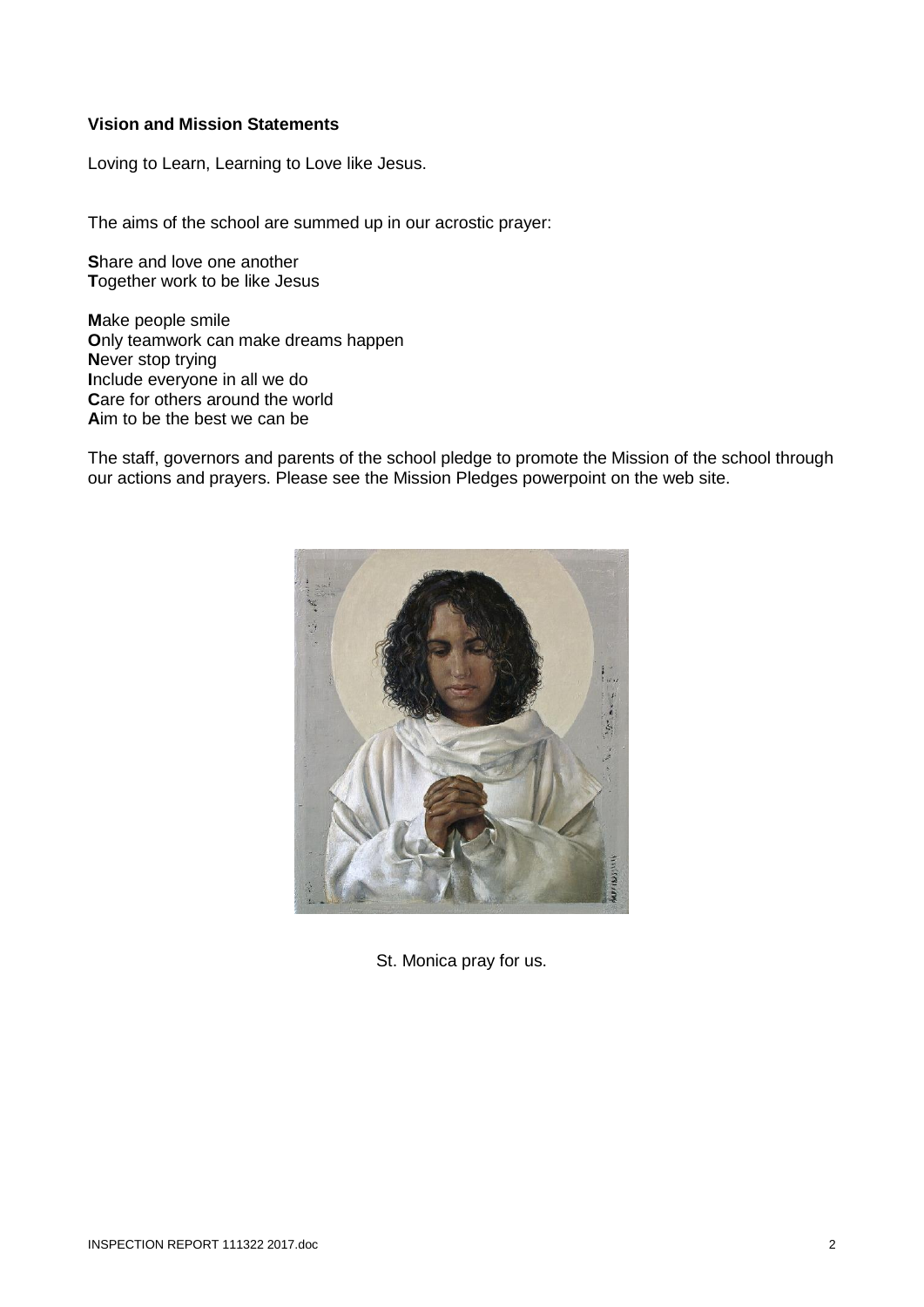## FACTUAL INFORMATION ABOUT THE SCHOOL

| Pupils                                        |  |           | FS             | Υ1       | Y2 | Y3 | Y4         | Y5 | Y6             | Total  |
|-----------------------------------------------|--|-----------|----------------|----------|----|----|------------|----|----------------|--------|
|                                               |  | PT        | <b>FT</b>      |          |    |    |            |    |                |        |
| Number on roll                                |  |           | 25             | 28       | 30 | 29 | 31         | 31 | 28             | 202    |
| Catholics on roll                             |  |           | 21             | 23       | 25 | 23 | 28         | 24 | 18             | 162    |
| Other Christian denomination                  |  |           | 4              | 3        | 2  | 4  |            | 6  | 5              | 25     |
| Other faith background                        |  |           |                |          |    |    |            |    |                |        |
| No stated religious affiliation               |  |           | 4              | 2        | 3  | 2  | 2          |    | 4              | 18     |
| Number of learners from ethnic groups         |  |           | 6              | 2        | 3  | 3  | 3          | 3  |                | 21     |
|                                               |  |           |                |          |    |    |            |    |                |        |
| <b>Total on SEN Register</b>                  |  |           | 2              | 0        |    | 4  | 5          | 5  | 4              | 21     |
| Total with Statements/EHC plans or High Needs |  |           | $\overline{2}$ | $\Omega$ | 4  | 2  |            | 2  | 2              | 10     |
| <b>Medical Funding</b>                        |  |           |                |          |    |    |            |    |                |        |
| <b>FSM</b>                                    |  |           |                |          |    |    | 2          |    | $\overline{c}$ | 4      |
| Pupil Premium                                 |  |           | 4              |          |    | 2  | 3          | 6  | 4              | 17     |
|                                               |  |           |                |          |    |    |            |    |                |        |
| Exclusions in last academic year              |  | Permanent |                |          |    |    | Fixed term |    |                | 3 days |
| Index of multiple deprivation                 |  |           | 8              |          |    |    |            |    |                |        |

|                                         |              | www.caregore.com                        |         |
|-----------------------------------------|--------------|-----------------------------------------|---------|
| PARISHES SERVED BY THE<br><b>SCHOOL</b> |              | <b>PUPILS TRANSFER</b>                  |         |
| Name of Parish                          | No of Pupils | Name of School                          | No of F |
| St. Monica's Appleton                   | 202          | Cardinal Newman Catholic High School    |         |
|                                         |              | Loreto Catholic Grammar School          |         |
|                                         |              | St. Nicholas Catholic High School       |         |
|                                         |              | St. Ambrose Catholic Grammar School     |         |
|                                         |              | Blessed Thomas Holford Catholic College |         |
|                                         |              | St. Gregory's Catholic High School      |         |
|                                         |              |                                         |         |
|                                         |              |                                         |         |
|                                         |              |                                         |         |

|                                  |              | With reference to Year 6 - the Catholic schools to<br>which your pupils transferred |              |
|----------------------------------|--------------|-------------------------------------------------------------------------------------|--------------|
| PARISHES SERVED BY THE<br>SCHOOL |              | <b>PUPILS TRANSFER</b>                                                              |              |
| Name of Parish                   | No of Pupils | Name of School                                                                      | No of Pupils |
| St. Monica's Appleton            | 202          | Cardinal Newman Catholic High School                                                |              |
|                                  |              | Loreto Catholic Grammar School                                                      |              |
|                                  |              | St. Nicholas Catholic High School                                                   |              |
|                                  |              | St. Ambrose Catholic Grammar School                                                 |              |
|                                  |              | <b>Blessed Thomas Holford Catholic College</b>                                      |              |
|                                  |              | St. Gregory's Catholic High School                                                  |              |
|                                  |              |                                                                                     |              |
|                                  |              |                                                                                     |              |

| <b>TIME</b><br><b>EACHING</b><br><b>RE</b>            | $\overline{\phantom{0}}$ |                       | $\sqrt{4}$ | vo<br>. . | $\sqrt{2}$                | Y4 | VF<br>w  | Υ6                     | $\tau$ otal |
|-------------------------------------------------------|--------------------------|-----------------------|------------|-----------|---------------------------|----|----------|------------------------|-------------|
|                                                       | ∽−                       | --                    |            |           |                           |    |          |                        |             |
| time (Hours) -- per week<br>Total<br>RE ∶<br>teaching |                          | -<br>$\sqrt{2}$<br>ے، | -<br>ے ۔   | ن.ء       | $\sim$ $\sim$<br>∽<br>ے ۔ | ت  | ⌒<br>ے ۔ | $\sqrt{ }$<br>ົ<br>ن.ء | ں ،         |

| <b>STAFFING</b>                               |    | <b>NAME OF SCHOOL</b>      |       |
|-----------------------------------------------|----|----------------------------|-------|
| Full-time teachers                            | 6  | Published admission number | 30    |
| Part-time teachers                            |    | Number of classes          |       |
| Total full-time equivalent                    | 8  | Average class size KS1     | 28.5  |
| Support assistants                            | 11 | Average class size KS2     | 29.25 |
| Percentage of Catholic teachers f.t.e.        | 81 |                            |       |
| How many teachers teach RE (P) f.t.e.         | 8  |                            |       |
| Number of teachers with CCRS or equivalent    |    |                            |       |
| Number of teachers currently undertaking CCRS |    |                            |       |

| Published admission number |      |
|----------------------------|------|
| Number of classes          |      |
| Average class size KS1     | 28.5 |
| Average class size KS2     |      |

## **F I N A N C I A L D A T A**

| EXPENDITURE (E) | <b>Financial Year</b><br>2015/16 | <b>Financial Year</b><br>2016/17 | <b>Financial Year</b><br>2017/18 |
|-----------------|----------------------------------|----------------------------------|----------------------------------|
| RE.             | 603                              | 1255                             | 212                              |
| English         | 924                              | 5187                             |                                  |
| Mathematics     | 143                              | 1600                             |                                  |
| Science         | 56                               |                                  |                                  |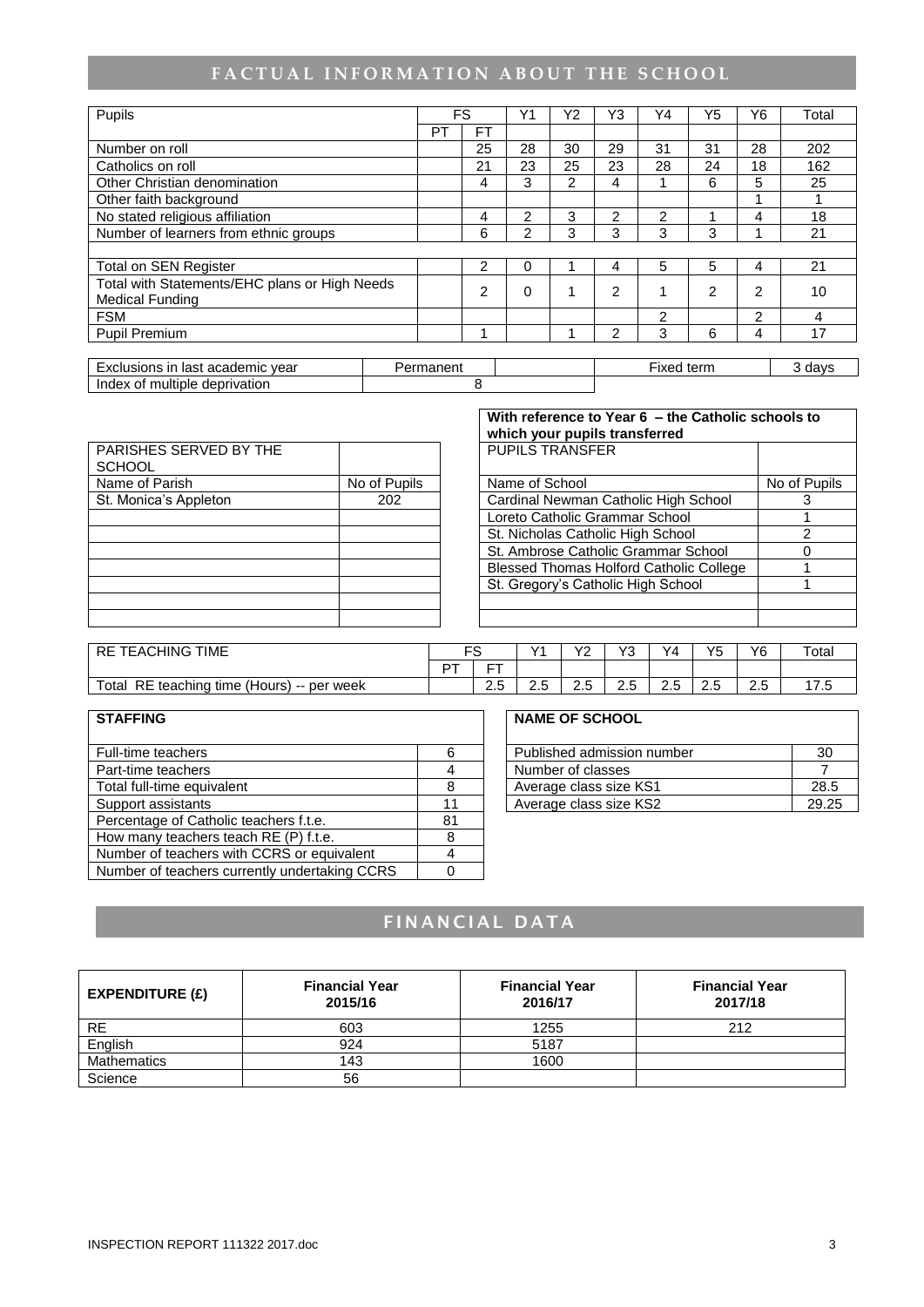| Key to judgements: Grade 1 is outstanding, grade 2 good, grade 3 | Judgement |
|------------------------------------------------------------------|-----------|
| requires improvement and grade 4 inadequate                      |           |

| <b>OUTCOMES FOR PUPILS</b>                                                                          |  |
|-----------------------------------------------------------------------------------------------------|--|
| Children attending St Monica's school experience exciting and varied opportunities to ensure that   |  |
| their needs are catered for from Early Years until they leave in Year 6. They are introduced to the |  |
| Mission Statement: 'Loving to Learn, Learning to Love like Jesus', and as they journey through      |  |
| school they become aware of its significance, meaning and impact.                                   |  |

On entering school children are involved in baseline assessments, which indicate that many of the children come to school with very little knowledge of Catholic traditions and of any Gospel stories. As a result of these assessments targets are set. These are monitored throughout the year, and the school gives the children the best possible chance of making good progress.

Through teacher assessments, scrutiny of work and lesson observations, the children are monitored and supported appropriately. In Key Stage 1 and Key Stage 2 the majority of children make good progress; where underachievement is identified appropriate support is provided. Attainment is at least good, with some children working at above age related expectations.

The school fulfils its role in providing for those children whose experience of Catholic faith is limited, bringing the children from a basic starting point to achieving well.

The children are happy, hardworking and enjoy school. They particularly enjoy planning, preparing and participating in all acts of Collective Worship. They are reverent and respectful, and often surprise their teachers in their responses which can be deep, thought provoking and full of awe and wonder. This is a strength of the school.

In the Collective Worship observed, skillfully led by the Headteacher, the children participated with reverence and enthusiasm through prayer, discussion and song. The children were familiar with prayers and Mass responses.

Children know that their views are respected and listened to through the work of the Pupil Voice. They are proud of their fundraising activities and help to support local, national and global charities, for example: a sponsored Santa Skipping event, involvement in a homeless charity in Liverpool, shoes and coats for Syrian refugees, Mission Together and Cafod, to mention just a few. They talk easily and confidently about their school. The children told the Inspectors that they feel safe in school, enjoy responsibility and particularly enjoy the way in which their teachers make learning fun. They know that the teachers will always help them when they experience difficulties, are upset or worried.

#### **LEADERS AND MANAGERS 2**

Leaders and managers are fully committed to the Catholic Mission of the school.

There are outstanding features in the leadership and management of this school. The Headteacher, who is also the Religious Education Leader, provides vision and direction firmly rooted in the mission statement and Gospel values. Her dedication to promoting the success of this school is exemplary.

She encourages, supports and challenges Staff to improve teaching and learning in Religious Education and her enthusiasm impacts positively upon standards in the school.

There is a commitment to develop further a distributive leadership structure, which will support and encourage others to assume more responsibility.

The Headteacher, Governors and Staff monitor and evaluate the Religious Education curriculum through lesson observations, scrutiny of work, assessment and tracking. These actions ensure that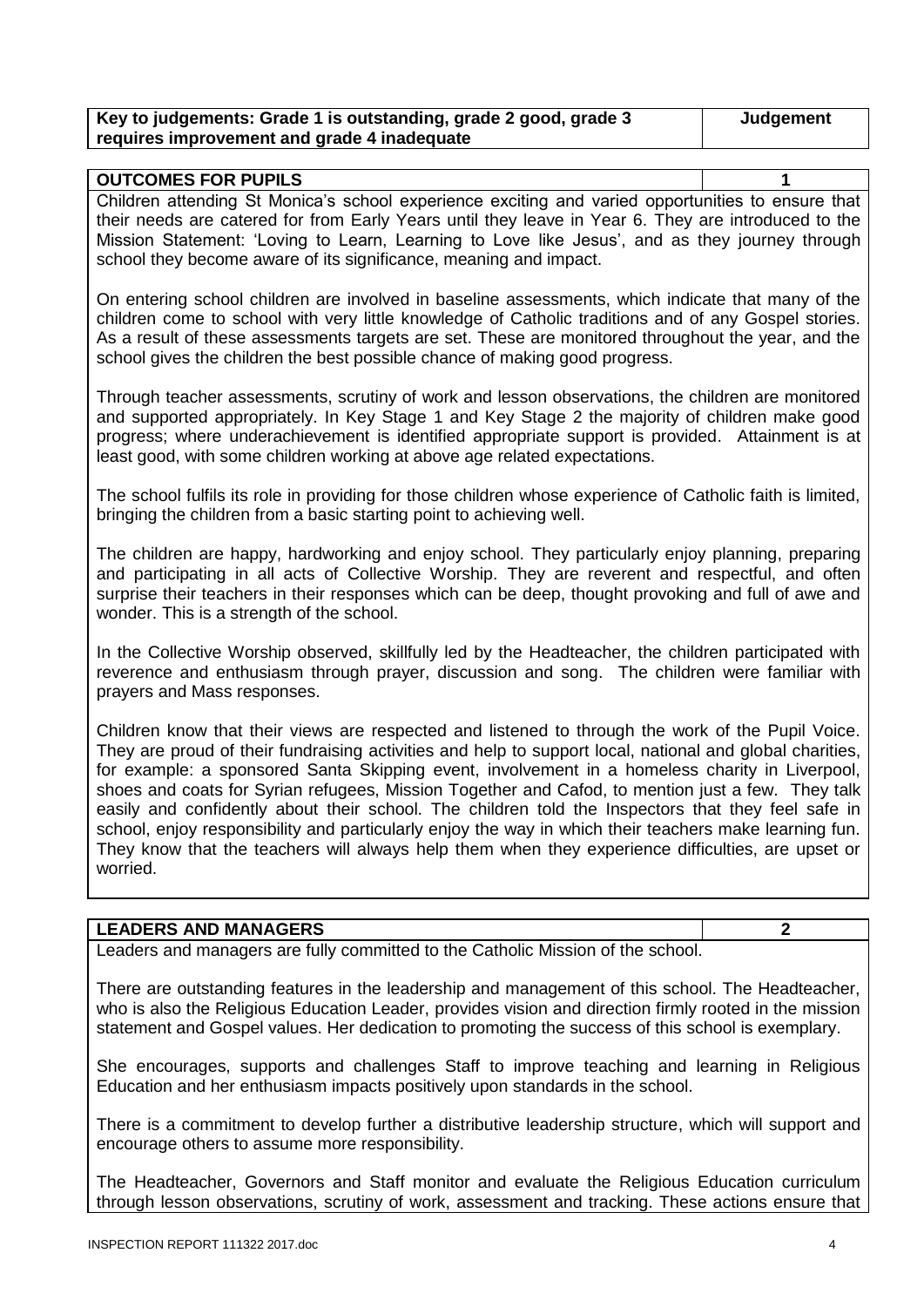all are fully aware of strengths and areas for development.

The Headteacher/ Religious Education Leader produces an annual report which identifies the areas for development to be included in the School Development Plan.

Appropriate training and induction procedures are available for Staff, for example: the Diocesan Induction programme for Newly Qualified Teachers.

The Chair of Governors, who is also the Religious Education Governor, works alongside the Headteacher/ Religious Education Leader to review policies and developments in the Catholic life of the school. The development of the creative curriculum continues to have an impact on teaching and learning, and training for new members of staff is planned.

Leaders and Managers are committed to ensuring the high profile of the Catholic character of the school. The Governors regularly attend Masses where children are present and comment on the improvement in children's responses during these Masses. The use of Music during Masses and Acts of Collective Worship provides opportunities for children to be reflective and prayerful.

Questionnaires returned by parents indicate strong support for the Headteacher and Staff. The Headteacher works with Parents and Governors to develop and create opportunities to strengthen the partnership of school, home and parish.

Parents are welcome into the school and their opinions listened to. They have approached school with ideas for charitable events and have influenced changes to the Sacramental Programme through a Parent Survey. As a result, variations to the celebration of the Sacraments were implemented, as well as changes to the meetings. Also a newly restructured Religious Education Newsletter provides information to parents.

From questionnaires received it is obvious that parents are very supportive of the school, the Headteacher and her Staff.

A few comments made by parents:

The Headteacher, "is an exemplary headteacher, her love and passion for what she does shines out of her"

"…her staff are fabulous too and live their values everyday"

"My daughter went through the Sacrament of the Eucharist programme last year - this was thoughtfully done and she developed in her understanding and her faith"

(Parental Questionnaires 2017)

#### **PROVISION 2**

The Religious Education provision fully meets the requirements of the Bishops' Conference. Areas relating to the last inspection have been addressed.

Assessment is used effectively to record pupil attainment, to inform future planning and identify children who require additional support. Accuracy in assessment procedures has been strengthened through moderation meetings with Diocesan schools in Warrington.

Lessons are well planned. Skillful questioning in lessons engages, supports and challenges pupils; encouraging empathy, reflection and thoughtful discussion.

Teaching across the school is good with outstanding features, and there is a strong commitment to make all teaching even more effective.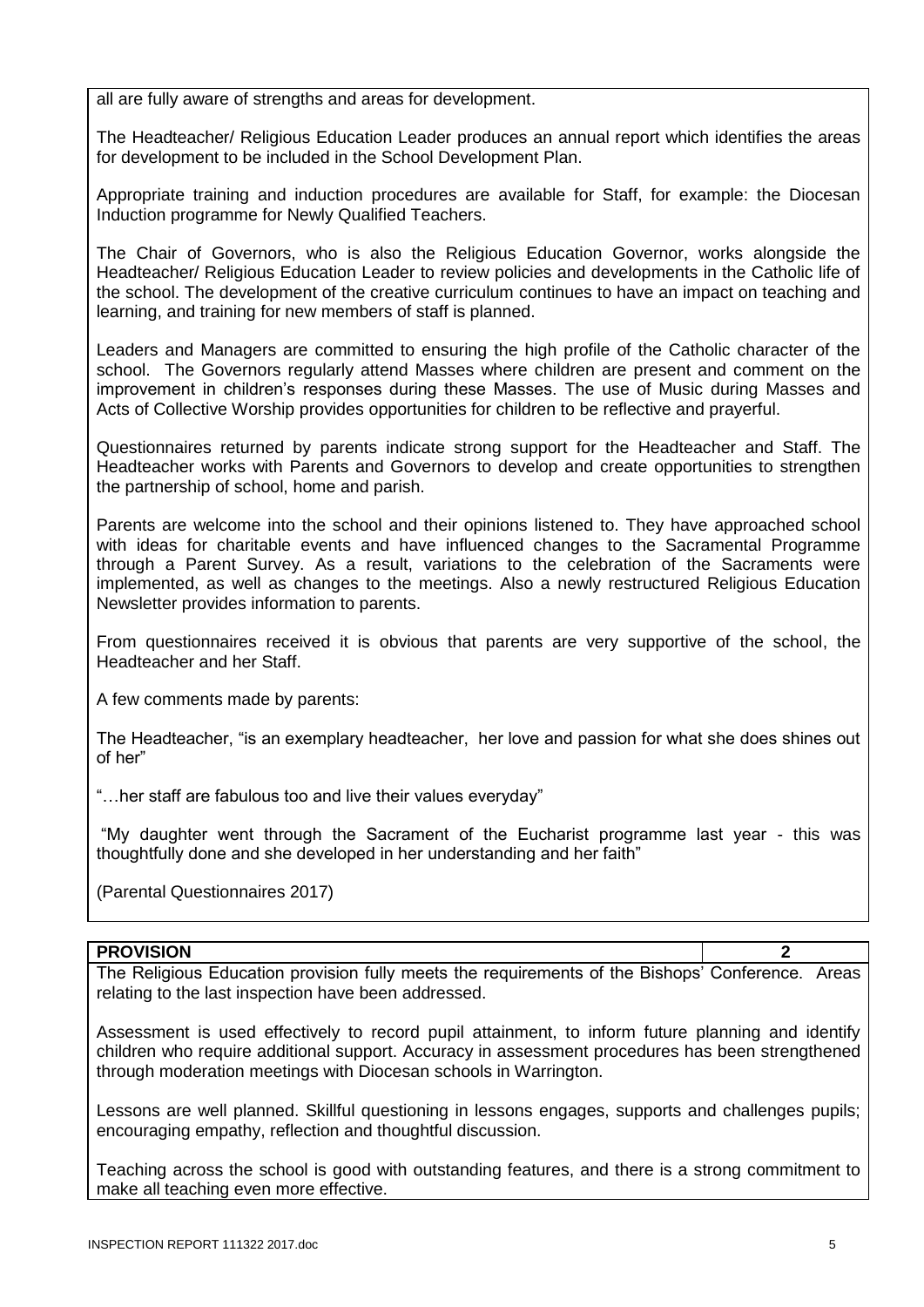The children are polite, friendly and very courteous. Their behaviour is excellent. The children take pride in their Religious Education books. Marking relates to the Religious Education objective and children are encouraged to respond to comments made in their books by their teachers. Through the use of group self assessment charts the children are encouraged to assess their own progress.

All Staff work hard to ensure that the children enjoy their Religious Education lessons. They benefit greatly from the range of resources and enrichment activities available to them, especially the effective use of Information Technology. The inclusive ethos of the school ensures that all children have access to appropriate resources, especially those children who experience considerable difficulties.

Teaching Assistants and other adults are valued and are deployed effectively to provide help and support appropriately.

Collective Worship is outstanding. The children are encouraged to plan, prepare and deliver meaningful Acts of Worship. There is a Liturgy Group which is responsible for choosing music and display for whole school worship. They assist and support the younger children in preparing their Acts of Worship.

The children are encouraged to evaluate Worship in school through Pupil Voice lessons. Planning for spiritual and moral development, prayer and the liturgical life of the school is undertaken conscientiously. 'The Statements To Live By' programme is particularly valuable in supporting the children's engagement in reflection and prayer, as well as considerations in moral issues.

It is part of the school's ethos to ensure that all children can engage in Collective Worship. Staff are skilled in providing appropriate resources to this effect, for example artefacts and braille information are provided for a blind child.

The Parish Priest visits school regularly and the children enjoy attending Mass on a Friday morning. They also enjoy participating in, for example, the Nativity and Passion plays which help children to engage, reflect and understand the significance of these Liturgical celebrations.

The renewing of the Mission Statement in 2015/16 established a commitment to the mission of the school and the resulting pledges indicate the personal commitment from children, staff, governors and parents.

#### **OVERALL EFFECTIVENESS 2**

The Inspectors agree with the school's self evaluation that St Monica's is a good school with outstanding features. For example, Collective Worship is outstanding and the school's commitment to inclusivity is also outstanding.

This school is a good example of a Catholic school rooted in the Gospel values. The school has the capacity to improve further, driving standards upwards with an emphasis on the school's Catholic mission.

These are exciting times for St Monica's. There is energy and there is resolve to continue this successful journey.

#### **What the school could do to improve further:**

- Continue to develop a distributive leadership structure supported by the Governors.
- Continue to develop the creative curriculum
- Continue the excellent work in promoting the Catholic values and ethos